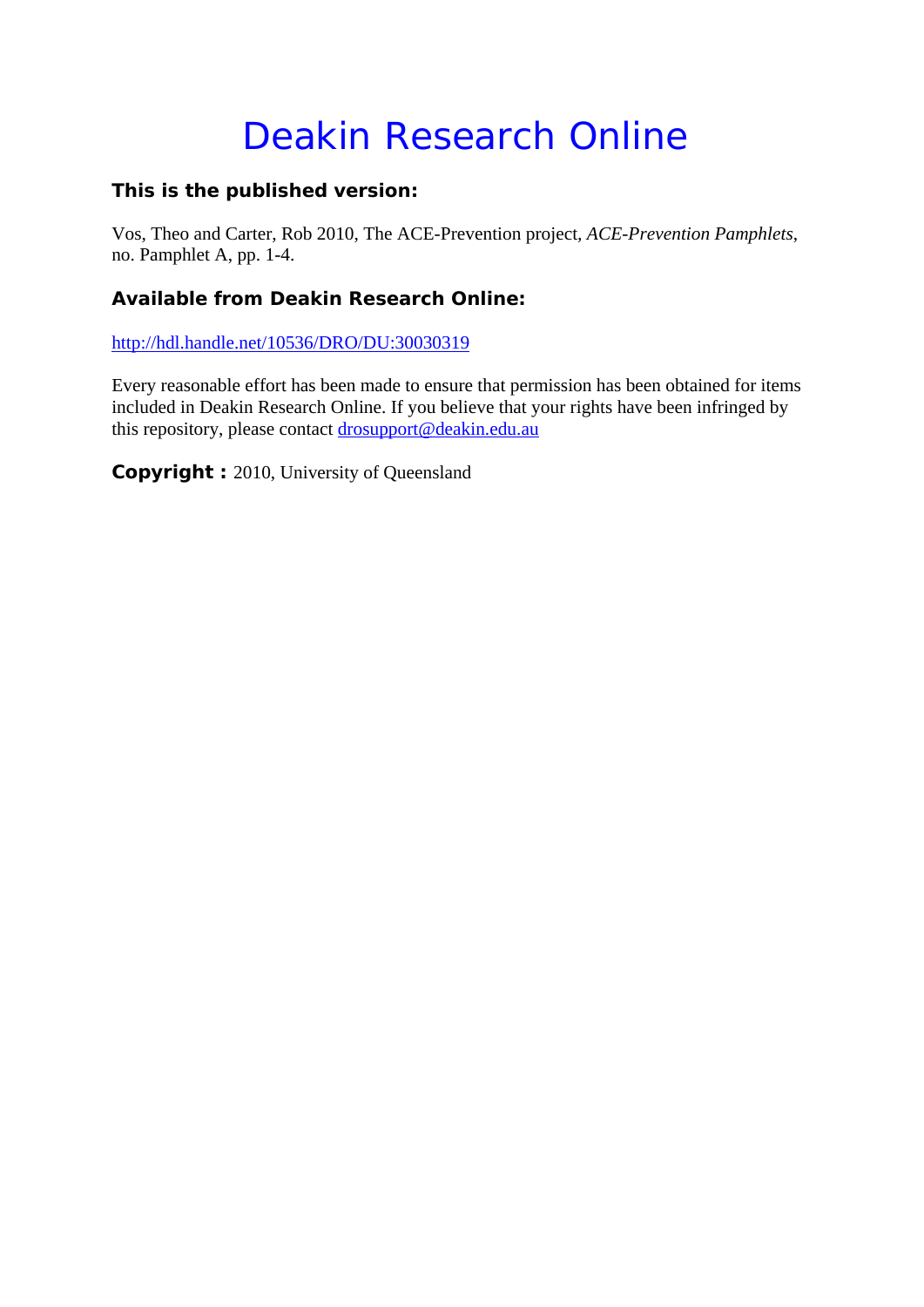



# **ACE–Prevention pamphlets**

## **Pamphlet A: The ACE–Prevention Project**

#### **1. Introduction**

Governments across the world are faced with rising health care costs due to the ageing of the population, greater demands for health services and, in particular, the introduction of new expensive technologies. As a consequence, governments, as the main providers of health services, are under increasing pressure to justify their resource allocation decisions. The current global economic recession makes careful and rational allocation of health resources an even greater imperative. In such an environment, reliable, objective evidence on the causes of and trends in disease burden and health expenditure, and on the costs and likely effectiveness of interventions to reduce these, is a key input into health policy decision-making. Without such evidence, policies and programs to improve health are unlikely to achieve their potential for maximising population health levels.

To aid priority setting in prevention, the Assessing Cost-Effectiveness in Prevention Project (ACE-Prevention) applies standardised evaluation methods to assess the cost-effectiveness of 100 to 150 preventive interventions, taking a health sector perspective. This information is intended to help decision-makers move resources from less efficient current practices to more efficient preventive action resulting in greater health gain for the same outlay.

This briefing paper is the first of several designed to communicate the methods and results of the ACE-Prevention project. In this paper, the disease burden in Australia, the associated health expenditure and the aims of the ACE-Prevention Project are briefly overviewed.

#### **2. australia's health**

Australia's health compares well with that of other countries. It has the second highest life expectancy, with males ranking fourth best and females ranking third best in the world. Also, when taking 'healthy life' and not just length of life into account, Australia ranked fifth highest in the world in 2004. While there are some differences in these indicators between states, between urban and rural areas, Indigenous Australians experience by far the worst health in the country. For 2003, the gap in life expectancy between Indigenous Australians and the total population was estimated to be 13 years, but ranging from 11 years for Indigenous Australians living in towns and cities, to 18 years for Indigenous Australians living in remote areas. The most recent estimate of the Australian Bureau of Statistics is a gap of 11 years in life expectancy. This is less than their previous estimate of a 17 year gap, but reflects improved methods rather than a real change.

The Australian Burden of Disease study provides a wealth of information on the diseases (Table 1) and risk factors (Figure 1) that contribute most to the total loss of health in the country.<br>Triqure 1) that contribute most to the total loss of health in the country.

**project leaders Prof Theo Vos (UQ) Prof Rob Carter (Deakin)**

**For further information www.sph.uq.edu.au/bodceace-prevention**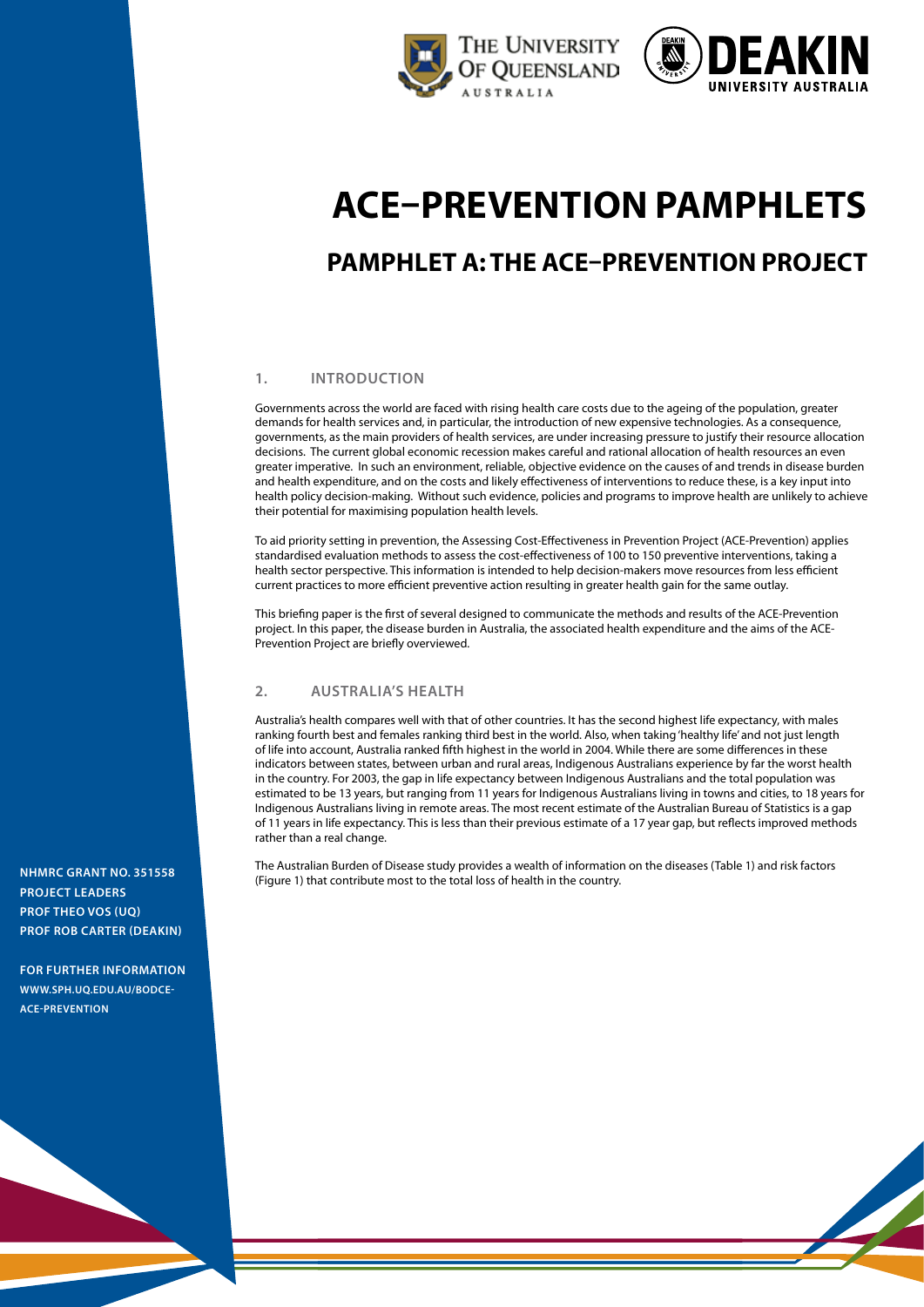## Table 1. Leading causes of burden by sex, Australia 2003 Table 1. Leading causes of burden by sex, Australia 2003

| Rank | <b>Males</b>                             | <b>DALYs</b> | $%$ of<br>total | <b>Females</b>                           | <b>DALYs</b> | $%$ of<br>total |
|------|------------------------------------------|--------------|-----------------|------------------------------------------|--------------|-----------------|
| 1    | Ischaemic heart disease                  | 151,107      | 11.0            | Anxiety & depression                     | 126,455      | 10.0            |
| 2    | Type 2 diabetes                          | 76,886       | 5.6             | Ischaemic heart disease                  | 112,385      | 8.9             |
| 3    | Anxiety & depression                     | 65,323       | 4.8             | Stroke                                   | 65,166       | 5.2             |
| 4    | Lung cancer                              | 55,028       | 4.0             | Dementia                                 | 60,734       | 4.8             |
| 5    | Stroke                                   | 53,296       | 3.9             | Breast cancer                            | 60,517       | 4.8             |
| 6    | Chronic obstructive<br>pulmonary disease | 49,201       | 3.6             | Type 2 diabetes                          | 55,737       | 4.4             |
| 7    | Adult-onset hearing loss                 | 42,653       | 3.1             | Chronic obstructive<br>pulmonary disease | 37.548       | 3.0             |
| 8    | Suicide                                  | 38,717       | 2.8             | Lung cancer                              | 33,876       | 2.7             |
| 9    | Prostate cancer                          | 36,547       | 2.7             | Asthma                                   | 33,827       | 2.7             |
| 10   | Colorectal cancer                        | 34,643       | 2.5             | Colorectal cancer                        | 28,961       | 2.3             |

Figure 1. Disease burden attributable to 14 risk factors by sex, Australia 2003  $\mathbf S$ utable to 14 risk factors by sex, Australia 2003



We also know what diseases and what risk factors contribute most to the Indigenous health gap (Figures 2 and 3). We also know what diseases and what risk factors contribute most to the Indigenous

Figure 2. Indigenous health gap (DALYs) by broad cause groups, 2003



blood pressure

**7%**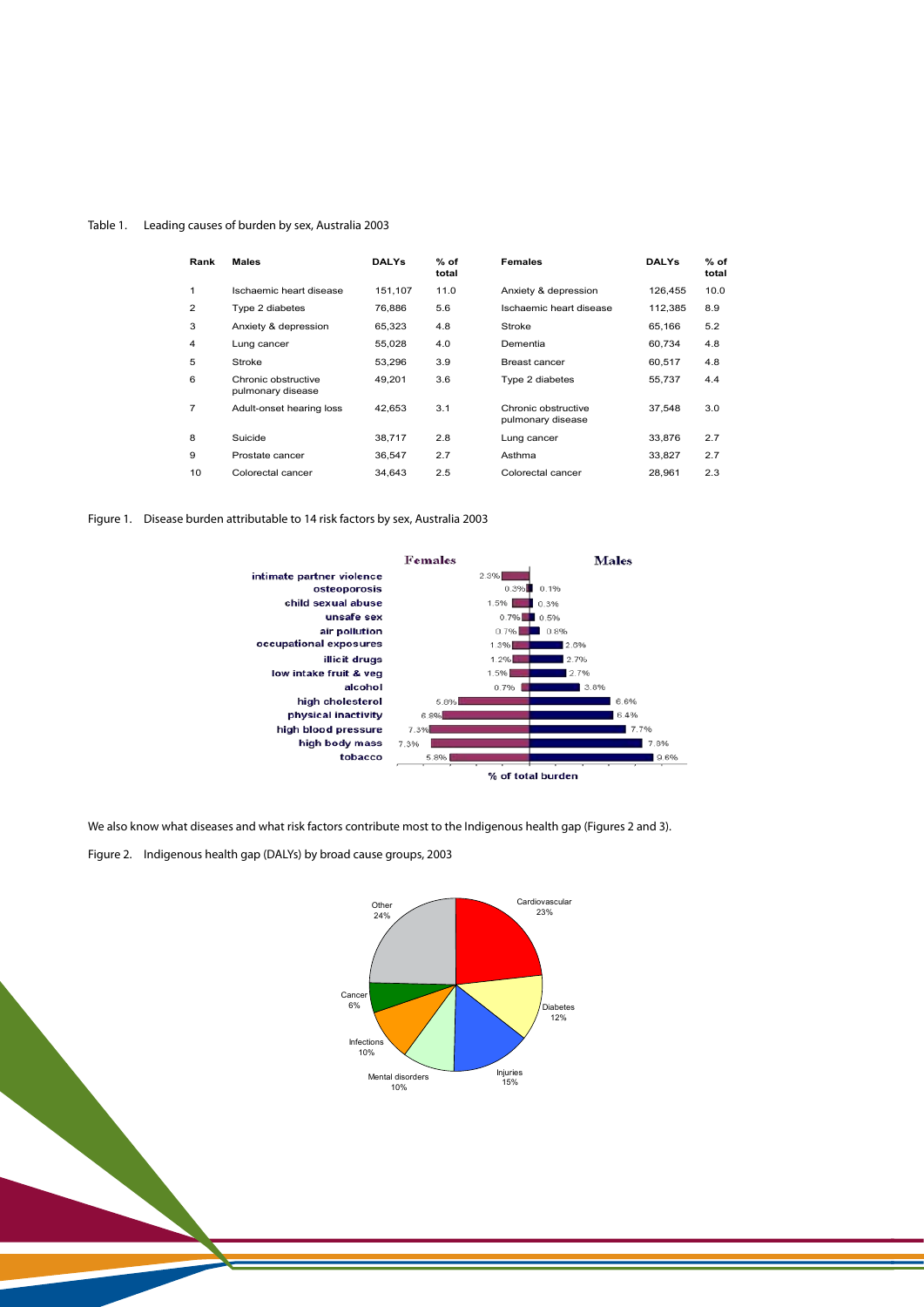#### Figure 3. Indigenous health gap (DALYs) by selected risk factors, 2003



#### **3. Health expenditure 3. Health expenditure**

A projection of year 2002-03 disease burden and associated health expenditure to 2033 shows a large increase in health expenditure, particularly for diabetes and the chronic degenerative diseases in old age, for which there are inadequate prevention or treatment interventions (Table 2).

#### 4. AIMS OF ACE-PREVENTION PROJECT

Information on the size of health problems and associated expenditure alone is not enough to set priorities. A health problem may be large, but if no means of prevention or alleviation of disability exists, it is not a health service priority but more a priority for health research. Conversely, a a no means or prevention or alleviation or disability exists, it is not a health service phonty but more a phonty for health esearch. Conversely, a<br>small size of burden for another health problem does not mean that health current investment is the reason for the small size of the remaining disease burden. Priority setting requires additional analyses on the costs and outcomes of current health service interventions and alternative approaches to reducing the health burden. Economics is the discipline that<br>helps to suide such desision melsing helps to guide such decision making. alleviation making.  $\Xi$ conomics is the discipline that helps to guide such decision-making.

Table 2. Projected total health expenditure (2002–03 dollars) by cause, Australia, 2002–03 to 2032–33

|                                 | Expenditure by year (\$billion) |         | Change 2003-2033 |  |
|---------------------------------|---------------------------------|---------|------------------|--|
| Cause                           | 2002-03                         | 2032-33 | Per cent         |  |
| Cardiovascular                  | 9.3                             | 22.6    | 143%             |  |
| Respiratory                     | 7.2                             | 22.0    | 206%             |  |
| Injuries                        | 6.7                             | 14.4    | 115%             |  |
| Dental                          | 5.9                             | 14.9    | 153%             |  |
| Mental                          | 5.2                             | 12.1    | 133%             |  |
| Digestive                       | 4.9                             | 16.5    | 237%             |  |
| Neurological                    | 4.7                             | 21.5    | 357%             |  |
| Musculoskeletal                 | 4.4                             | 14.2    | 223%             |  |
| Genitourinary                   | 3.7                             | 10.9    | 195%             |  |
| Cancer                          | 3.5                             | 10.1    | 189%             |  |
| <b>Diabetes</b>                 | 1.6                             | 8.6     | 438%             |  |
| Other <sup>(b)</sup>            | 28                              | 78.3    | 180%             |  |
| <b>Total health expenditure</b> | 85.1                            | 246.1   | 189%             |  |

preventive interventions compared to a selected, smaller number of curative and infectious disease control interventions ranked in order of their economic merit. Within topic areas (e.g. diabetes prevention or reduction of the harm from alcohol)